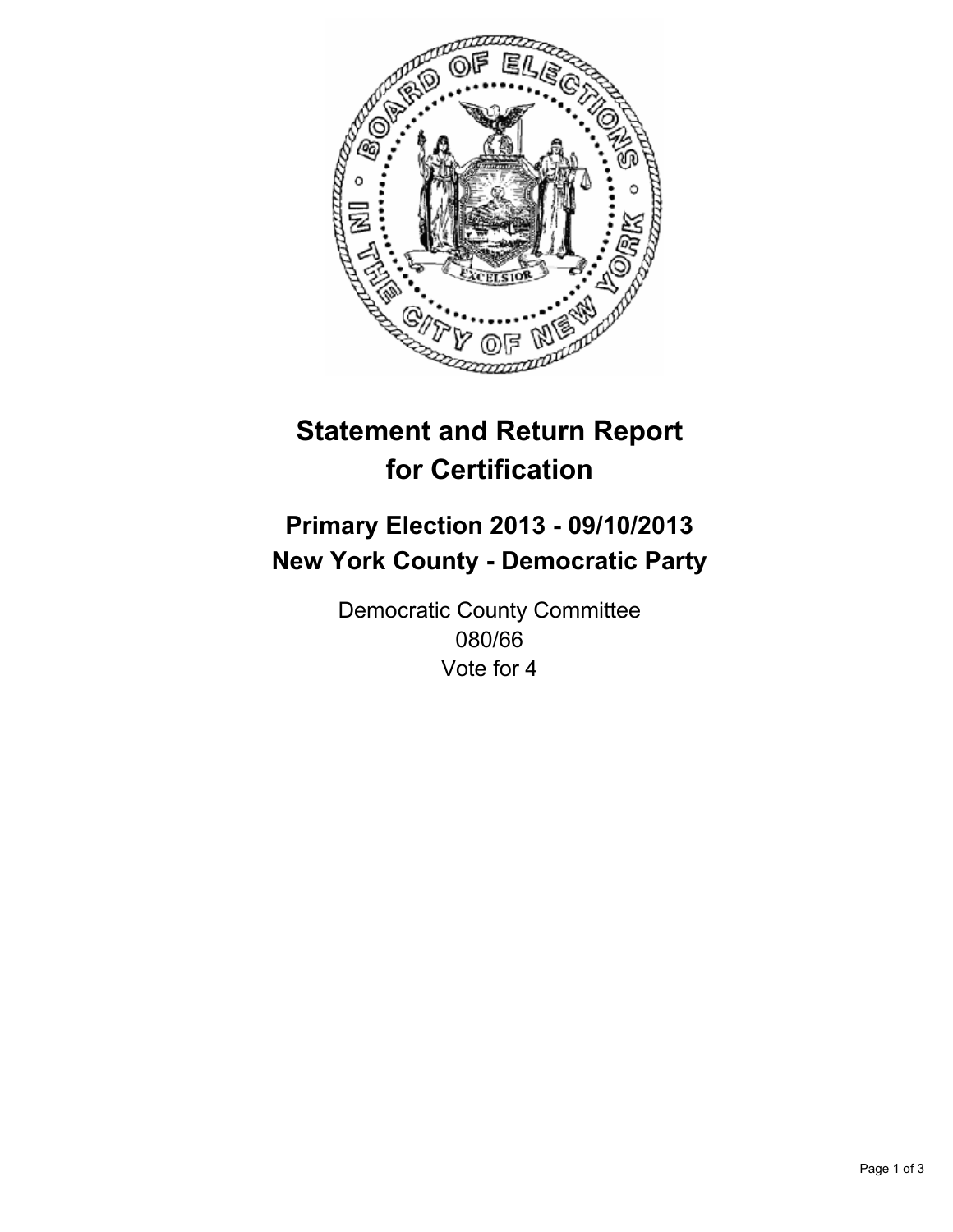

### **Assembly District 66**

| <b>EMERGENCY</b>           | 7   |
|----------------------------|-----|
| ABSENTEE/MILITARY          | 26  |
| <b>FEDERAL</b>             | 0   |
| SPECIAL PRESIDENTIAL       | 0   |
| <b>AFFIDAVIT</b>           | 1   |
| <b>GEORGE E. COMINSKIE</b> | 252 |
| JOHN D. TURNER             | 226 |
| MAE V. GAMBLE              | 237 |
| <b>KEEN BERGER</b>         | 195 |
| <b>JANETTE AIMEN</b>       | 30  |
| <b>DAVID AIMEN</b>         | 14  |
| <b>Total Votes</b>         | 954 |